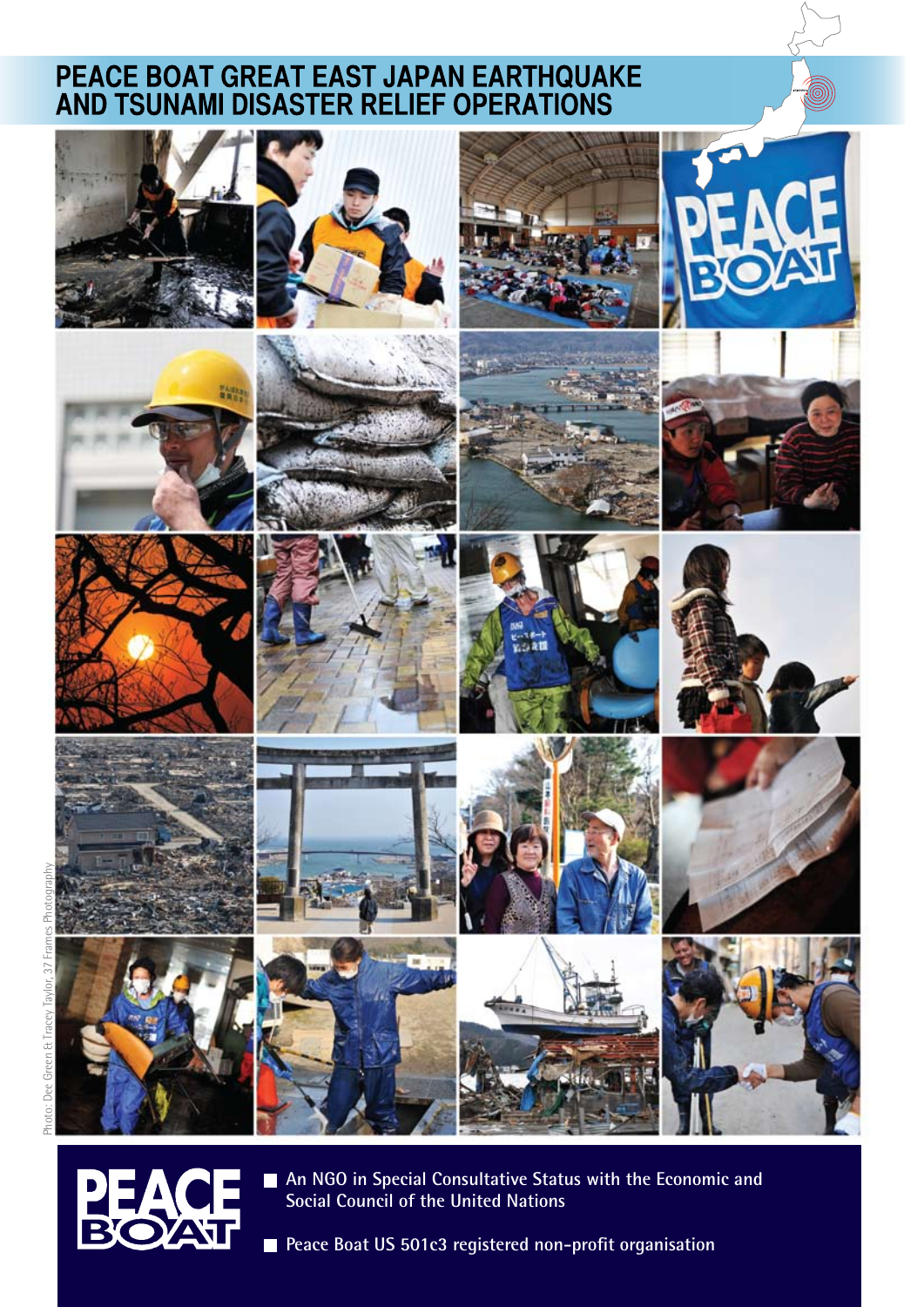On March 11, 2011, Japan experienced an unprecedented disaster. At 2:46pm, a magnitude 9 earthquake struck at a depth of 24km, triggering a catastrophic tsunami which laid waste to swathes of the Japanese coast. 433 sq km of land were inundated by a wave that reached 30 metres in height, sweeping across cities, villages and farmland. In what is considered to be Japan's worst humanitarian disaster since WWII, over 20,000 people were killed or registered missing, and around 500,000 more were displaced. The Fukushima Daiichi nuclear plant was severely damaged during the disaster, prompting a state of nuclear emergency caused by the worst nuclear accident since Chernobyl.

The task of rebuilding is monumental and it cannot possibly be handled by the survivors alone. It is crucial that homes be rebuilt and that local industries are restarted, in order to restore livelihoods. This is a humanitarian crisis that stretches beyond borders and demands local, national and international help.

Photo: Yoshinori Ueno

 $\sqrt{5}$ 

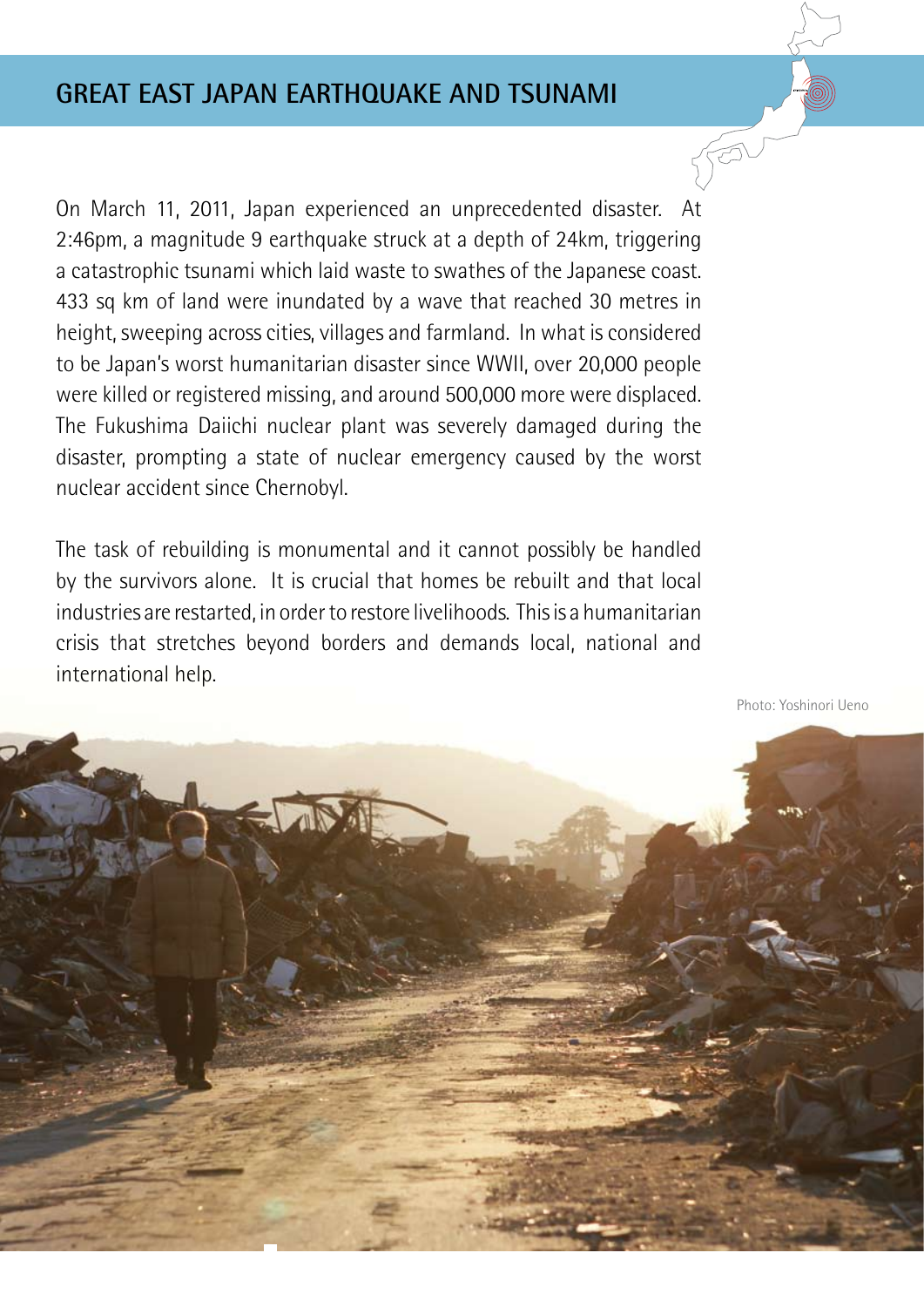

### **MISSION STATEMENT**

Peace Boat's mission is to provide immediate emergency relief and support for the long term social and economic recovery of the Tohoku region, focusing on the city of Ishinomaki, Miyagi Prefecture and its environs. Peace Boat works in consultation and partnership with the local communities, responding to their situation and needs, enabling and empowering them in the recovery process. Peace Boat has committed to work on the relief and recovery efforts for at least two years.

Peace Boat works through the deployment of well-trained volunteers. Peace Boat believes that the extra hands of volunteers can support the physical regeneration of Tohoku, and that the human solidarity they provide is a vital factor in comprehensive recovery efforts.

### **PEACE BOAT IN TOHOKU**

Within a week of the March 11 Great East Japan Earthquake, Peace Boat had established a presence in Ishinomaki, one of the hardest hit towns in Tohoku. Peace Boat began emergency programs to deal with the unprecedented disaster, deploying hundreds of volunteers to provide hot meals, distribute relief goods and clear mud.

In Ishinomaki, Peace Boat continues to work in close collaboration with the local community, the authorities and other NPOs active in the region. Specifically, Peace Boat partners with the local, prefectural and national governments; the Social Welfare Council of Ishinomaki; the Ishinomaki Disaster Recovery Assistance Council (IDRAC); the Mayor's Office; and the Japan Self Defense Force.



Kouzan, Ishinomaki Photo: Yoshinori Ueno



Map of the epicenter of the March 11 earthquake

**PEACE BOAT IN DISASTER RELIEF** Founded in 1983, Peace Boat is a Japan-based international non-governmental and non-profit organization that works to promote peace, human rights, equal and sustainable development and respect for the environment. Peace Boat began its disaster relief work following the Kobe earthquake of 1995, and since then has provided disaster relief support in Japan and around the world. Following the Great East Japan earthquake, Peace Boat set up the Peace Boat Relief Volunteer Center PBV, to focus on emergency relief and long term support for the people of Tohoku.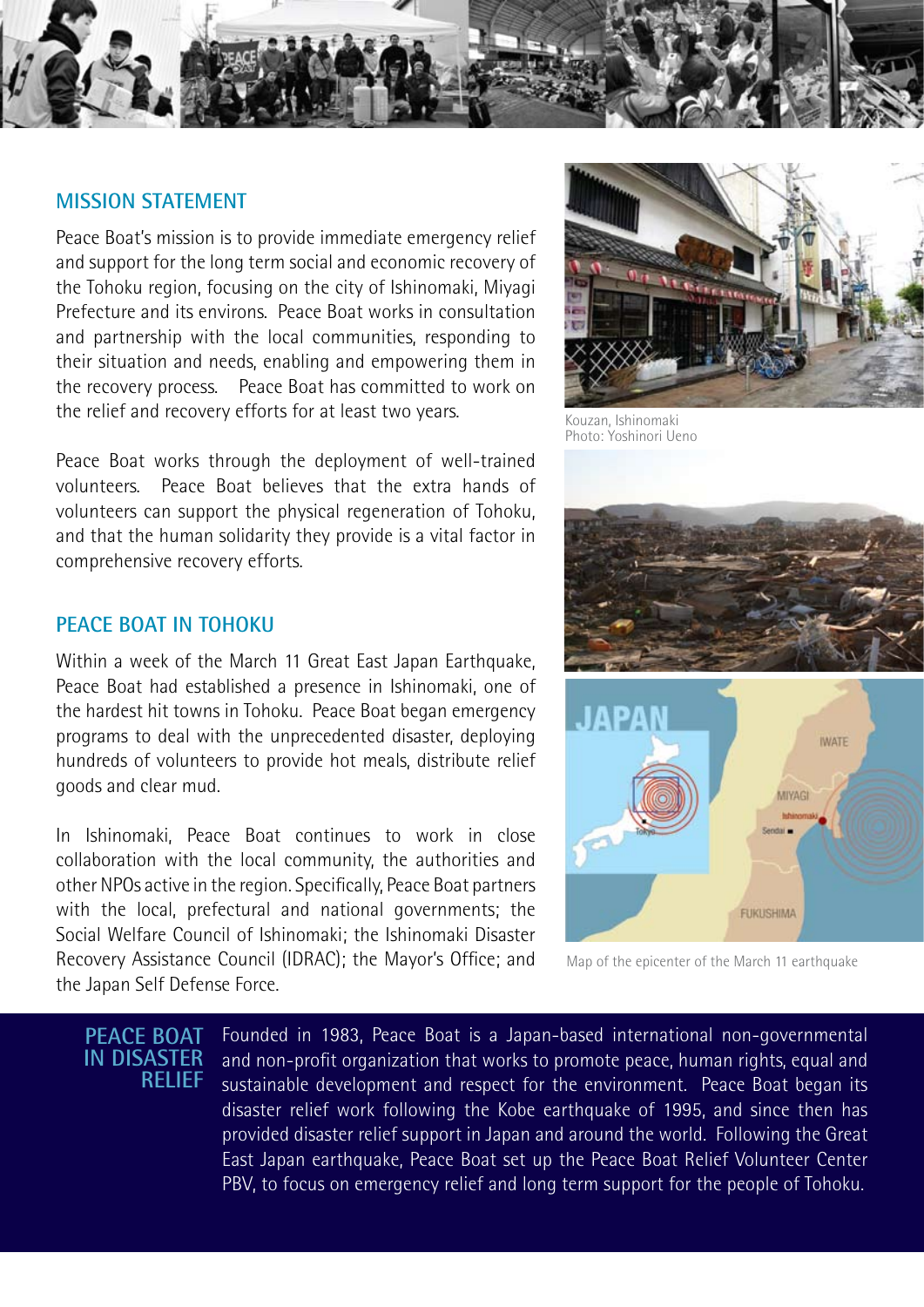# **PEACE BOAT: FIVE MONTHS IN ISHINOMAKI**

In the period between March 17 - August 31, 2011 Peace Boat's work in Ishinomaki and the surrounding areas has achieved the following results:

### **VOLUNTEERS**

6,695 volunteers, including 643 international volunteers from 48 countries, donated 34,251 days of labour (worth more than four million USD)

### **HOT MEAL PROVISION**

101,483 balanced, hot meals provided in 26 districts of Ishinomaki including evacuation shelters and other areas where people were living in their damaged homes or cars.

### **RELIEF GOODS**

1,780 tons of relief goods delivered to date, including an average of 10 tons per day in the first weeks of operation.

### **TSUNAMI MUD AND SMALL DEBRIS CLEARANCE**





- Cleared 1,200 homes, buildings, shops and
- small businesses of tsunami mud and debris • Cleared 50 other public buildings, including schools, clinics and retirement homes
- Cleared 65 km of streets and sewers
- Took part in the clearance of 17,000 tons of rotting fish in Ishinomaki

In addition, Peace Boat has undertaken the following community-building activities:

- Helped plan Children's Festival celebration as a founding member of the Ishinomaki Disaster Recovery Assistance Council
- Organized and operated a youth soccer clinic
- Launched the 1,000 Person Bath Project with JIM-NET, a project which provides bathing facilities for the people of Ishinomaki
- Supported the Kawabiraki festival celebrations

Peace Boat provided support in 60 evacuation shelters. Peace Boat provided 3 temporary bathing facilities, which were used by 5,353 people. Peace Boat volunteers disinfected and dried 7846 futons and blankets in 59 evacuation centres.

Photo: © Yoshinori Ueno



Photo: © 37 Frames Photography

### **SAVED BY A TREE**

Mrs. Abe of Ishinomaki says it was an ancient persimmon tree she inherited by her grandfather that saved her family and their home when a two-metre tsunami roared through town on March 11. Nine cars were caught in its branches, avoiding collision with the house. Tragically, only one of those cars' passengers survived.

A group of Peace Boat volunteers helped Mrs. Abe remove the black tsunami sludge from the house and from the soil surrounding the tree, and within weeks, the tree had started to bloom. It continues to stand as a symbol of hope and rebirth and the strength Mrs. Abe says she needs to carry on. "This persimmon tree protects our family," Mrs. Abe says. "It is like a guardian spirit." After the catastrophe, Mrs Abe found the body of a primary school student in what was left of her greenhouse – a heart-wrenching moment she will never forget.



Mrs. Abe and Peace Boat volunteers



Photo: © 37 Frames Photography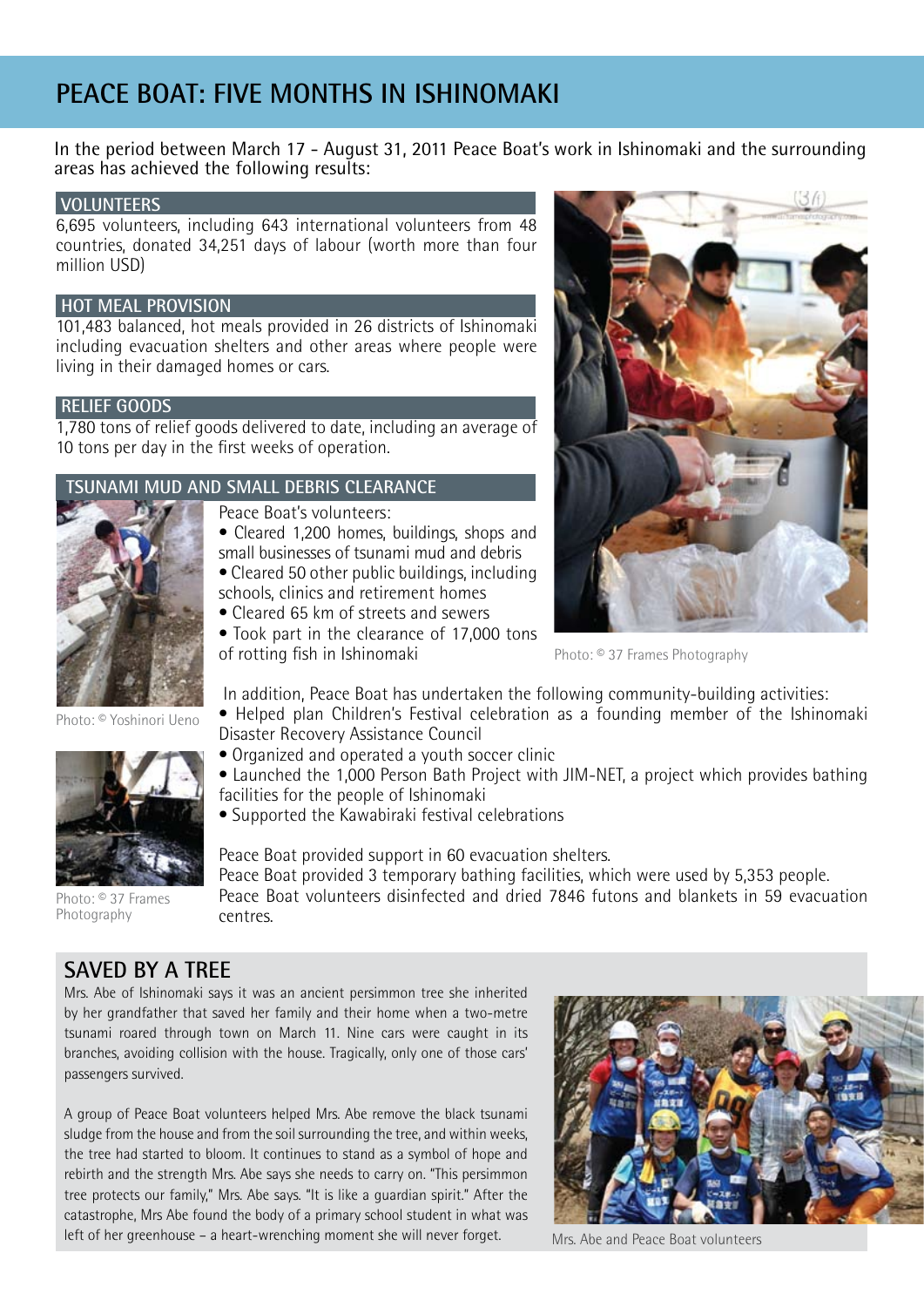### **ONGOING PROJECTS (MID TERM)**



Peace Boat will continue to respond to community needs as they change and evolve, implementing new projects accordingly. As of July 1, 2011, the following projects had been initiated and are ongoing:

### **CENTRAL KITCHEN PROJECT – ISHINOMAKI**

Peace Boat helped refurbish and equip the largest izakaya restaurant in Ishinomaki to cook hot food for some of the 20,000 displaced people. Once food provision is no longer needed, the owners will be able to restart their business with reduced additional investment.

### **SHELTER SELF-SUFFICIENT KITCHENS SUPPORT SCHEME**

Peace Boat has set up self-sufficient kitchen sets in evacuation shelters in Miyagi Prefecture, aiming to improve the physical and psychological health of evacuees.

### **TSUNAMI MUD & SMALL DEBRIS CLEARANCE**

Many buildings have suffered severe water damage, with deposits of several centimeters of sludge and debris. Peace Boat dispatches volunteers to handle these tasks. This project aims to allow people to return to their homes where they are habitable, and set up their businesses as soon as possible.

### **ONAGAWA TEMPORARY HOUSING START-UP PACKS**

For people who lost everything in the tsunami, the government is providing temporary housing. Peace Boat has committed to providing the essential daily items, such as futons and cutlery, for 1,500 families moving out of shelters and into the new accommodation.

### **FISHERIES SUPPORT**

The fishing industry, which provides a livelihood for the majority of the population of this coastal area, was virtually wiped out by the tsunami. Peace Boat volunteers are salvaging and cleaning fishing equipment and clearing the port so that the primary industry of the region can begin again.

### **ONGOING PROJECTS (LONG TERM)**

Projects supporting the long term recovery of Tohoku are currently being discussed by Peace Boat and our local partners. These projects have two main focuses:

### **COMMUNITY REGENERATION**

Peace Boat has been responding to the needs of the local community to encourage regeneration. For example, Peace Boat, at the request of the Parents' and Teachers' Association (PTA) and citizens' groups of Minamisoma, Fukushima prefecture, took 49 students on board the Peace Boat this summer to ensure that their evacuation from the town, situated only 25km from the damaged Fukushima nuclear plant, was an an actively positive experience. Peace Boat plans to undertake a variety of projects such as this as long-term community rehabilitation becomes a greater priority.

### **PEACE BOAT'S LONG TERM VOLUNTEER PROJECTS:**

It is a terrible but unavoidable fact that Japan is constantly under threat from natural disasters. In the aftermath of the March 11 tragedies, Peace Boat believes it is of absolute importance that the lessons learned in this disaster are used to strengthen and improve the existing disaster management framework. Therefore, the Peace Boat Disaster Relief Volunteer Training Center will be established in early October, and aims to train thousands of people every year in disaster relief, safety and first aid. The aim is to both continue the pace of the current relief efforts and to ensure that in the event of future disasters, there are individuals who can lead teams of relief volunteers.

### **THE REOPENING OF THE MORIYA FRUITS SHOP**



The Moriya Fruits shop

On April 13, Moriya Fruits shop, a family business founded in 1931, became the first shop in Ishinomaki to reopen after the disaster. It took 45 volunteers weeks to remove the mud and debris from the building and make the shop operable again. The biggest transformation, however, was seen in the owner. After the tsunami destroyed the shop he had inherited from his parents, he could see no future for himself. He described himself as 'despondent' at the losses he had suffered and the enormity of the task in front of him.

That all changed once the Peace Boat volunteers got to work. 'Seeing the efforts the volunteers put into the clean-up operations acted as an impetus for us' the owner recalls. 'We wanted to re-open our shop, and do it fast! With the road to recovery being so long, it seems that many people are succumbing to despondency now… therefore we felt it was doubly important to re-open our shop as soon as possible.' Peace Boat hopes this story will inspire and motivate others in the community who might otherwise give in to despair.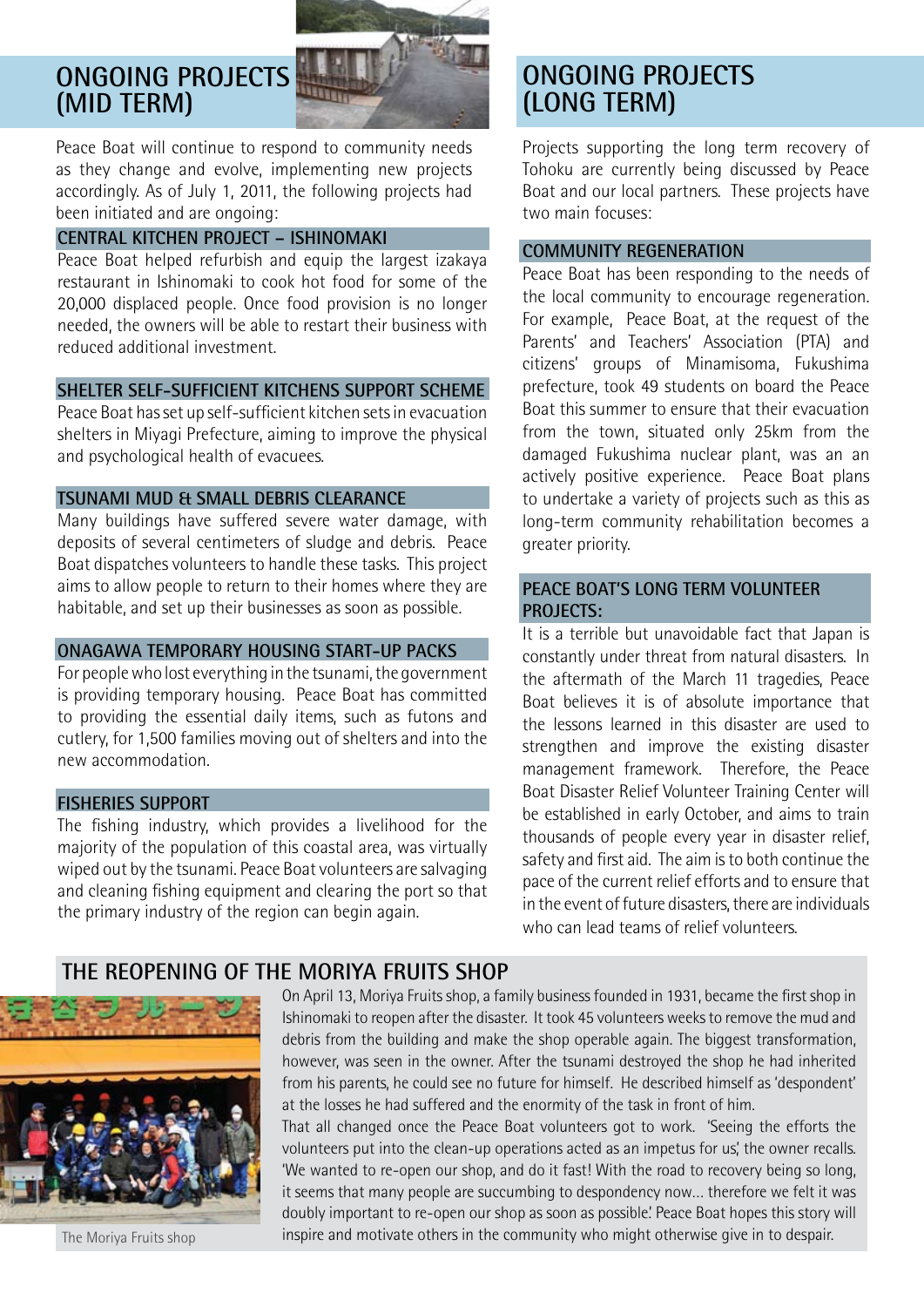## **PEACE BOAT AND CSR (CORPORATE SOCIAL RESPONSIBILITY)**

**The triple disasters of March 11 have ushered in a new era in CSR in Japan. Many businesses are playing a significant role following the disaster, through funding recovery initiatives or sending employees to take part in the relief efforts.** 

**As of August 31, Peace Boat had received groups of volunteers from 45 different corporate groups, and of the 6,695 volunteers who came to Tohoku with Peace Boat, 1,460 were from corporate groups. Corporate groups who have sent volunteers include the BCCJ and ACCJ, IBM, AP Bank and PwC IAS. For a full list of supporters please see our website http://peaceboat.org/relief/about/supporters** 



volunteers in Tohoku



Sakuma Ikuko, Tsunami survivor

**'THEY GAVE ME THE COURAGE AND DRIVE NOT TO GIVE UP'**

Ms Sakuma Ikuko is the 7th generation of her family to own the Shinchinrou Izakaya in Ishinomaki, which has been open since 1855. However, Ms Sakuma's experiences in the tsunami made her reluctant to return to her business. She has vivid memories of the tsunami waves and the terrible screams of people swept along by them. Ms Sakuma rescued one person, who was miraculously able to climb into the third floor of the building, where Ms Sakuma used the curtains from the restaurant as a makeshift blanket for the survivor. Even now, Ms Sakuma has nightmares about the disaster. "A darkness was beginning to consume me and I didn't think I could make it through...' she said, 'but then, I saw the young Peace Boat volunteers, with their boundless energy, partaking in sludge and debris removal. They gave me courage and the drive not to give up. That is what Peace Boat gave me.'



Photo: © 37 Frames Photography



The BCCJ volunteers in Tohoku

### **PEACE BOAT IN THE MEDIA**

Peace Boat's relief efforts have received significant coverage in both the domestic and international media, including the BBC, the Asahi Shimbun, AERA, and the Economist. For more information, please visit : http://peaceboat.jp/relief/gallery/ (English) or http://webaddress.com/ (Japanese).

For more information, please visit: http://peaceboat.jp/relief/gallery/ (English) or http://pbv.or.jp/ (Japanese).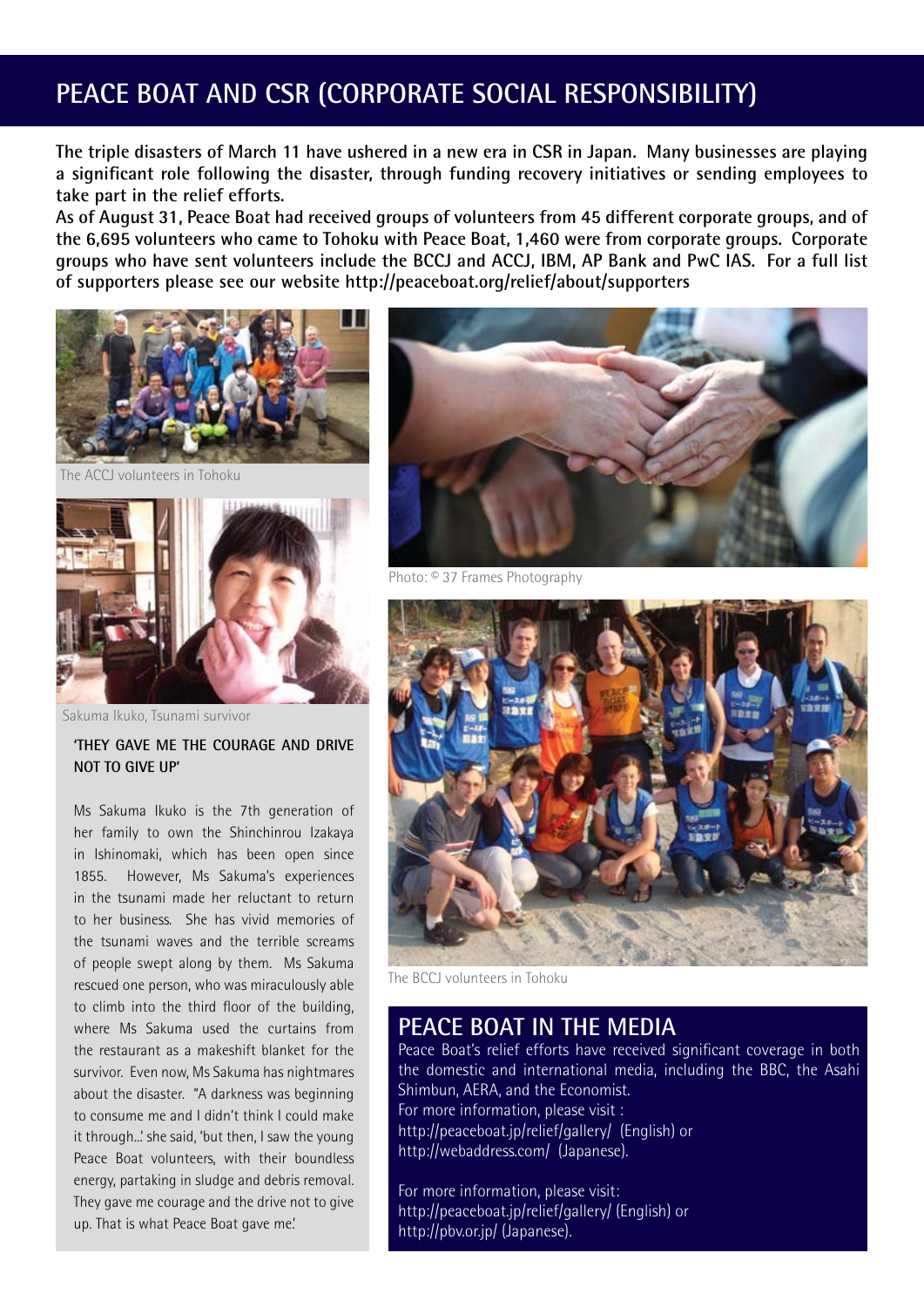## **PEACE BOAT DISASTER RELIEF VOLUNTEER SYSTEM**

**Peace Boat's relief efforts centre on the deployment of volunteers. Peace Boat provides these volunteers with the training and coordination to undertake projects in Ishinomaki safely and efficiently, with sensitivity towards local residents and their needs.** 

**Peace Boat believes that the deployment of volunteers helps advance both the physical regeneration of the disaster areas and the psychological recovery of survivors.**

### **THE MEANING AND IMPACT OF VOLUNTEERS volunteers have been crucial in the following ways:**

### **• SCALE OF WORK**

Volunteers have made a tremendous difference in the number and speed of tasks which have been accomplished.

### **• TYPE OF WORK**

Human work has been crucial as most work could not have been done by machines. For example, the tsunami mud includes precious momentos of peoples' former lives, such as photograph albums, family documents and toys, and can only be cleared by hand.

### **• ENCOURAGEMENT AND SOLIDARITY**

Survivors have been encouraged by the constant presence and hard work of volunteer teams. The volunteers are ordinary people, young and old, Japanese and non-Japanese. Their presence shows that the rest of the country and the rest of the world is standing in solidarity with the survivors through this difficult time.

### **• HEALING FROM TRAUMA**

Putting a traumatic experience into words is a crucial part of the recovery process for survivors. However many people who have been through this disaster feel unable to talk to their friends and neighbours, as everyone who lived through the disaster has suffered. The volunteers (although they do not seek to "counsel" the survivors) have become an important part of the psychological recovery of the survivors, as they provide a safe, neutral and natural audience for people to talk about their experiences as they work alongside each other.

#### **• OUTREACH - SHARING THE REALITY**

The testimonies of volunteers who have returned from the disaster areas, whether by blog, social media or word-of-mouth, have helped shape a greater understanding in Japan and beyond of the needs and realities on the ground.

As we grow to understand more about the benefit of the volunteers' presence, we are determined to continue volunteer dispatch to work on the tasks requested by the community.

**Recruitment:** To volunteer with Peace Boat on the relief efforts please visit http://peaceboat.jp/relief/volunteer/ for the latest information.

### **THE PEACE BOAT SYSTEM**

Based on 28 years of experience of volunteer operations, Peace Boat believes that volunteers should be well-trained, self-sufficient and able to with sensitivity, safety and maximum effectiveness, Peace Boat has developed and refined a system for the recruitment, training and deployment of volunteers as follows\*:

### **1) ORIENTATION**

All potential volunteers attend an orientation in which they are briefed on the reality of the disaster area, safety and on the volunteer conditions and tasks. Volunteers are divided into small groups, and "Group Leaders" are appointed.

#### **2) TRAINING**

Those volunteers assigned as "Group Leaders" undergo a further intensive training session, covering first aid, risk assessment and management and leadership.

#### **3) DEPLOYMENT**

Volunteers work in closely supervised small groups on clear tasks in the disaster zone which meet the needs and desired outcomes of the local people. Tasks are assigned on a daily basis, with the strengths of the group being considered during assignment.

#### **4) RETURN**

Peace Boat operates a one-week dispatch system to protect the mental and physical health of the volunteers. Follow-up events are held in Tokyo which past volunteers are encouraged to return for a further stint if they can, and/or to recruit others to volunteer.

#### **5) DEVELOPMENT**

Peace Boat is working to provide training in "Volunteer Leadership" for those who have been in the field, thus developing a body of welltrained leaders ready to respond to changing needs in this, or other, disaster.

*\*Note: This process may be modified for corporate or other group volunteers*



Volunteers at work